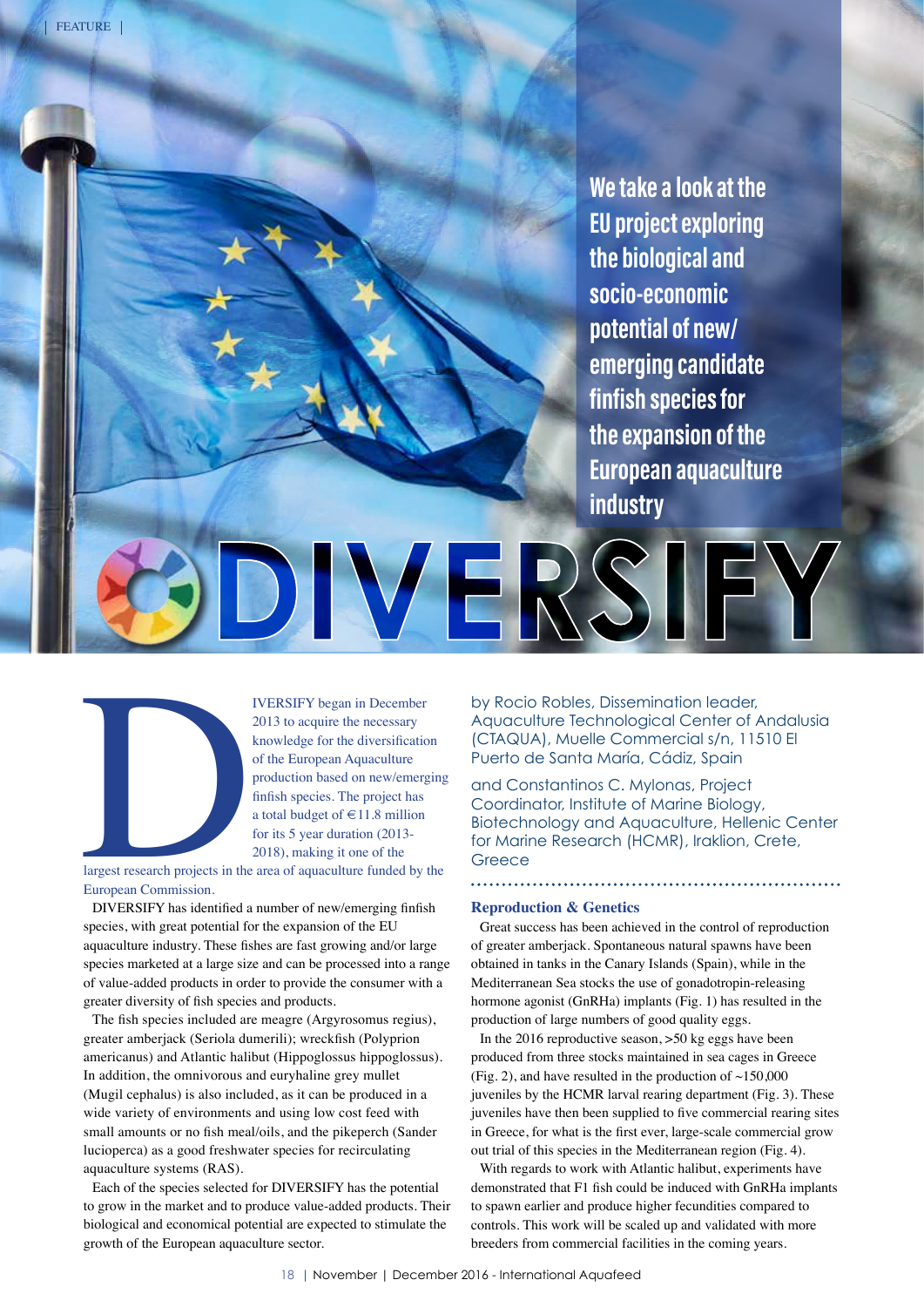

Work with wreckfish provided interesting results, with both spontaneous natural and GnRHainduced spawning in tanks and stripped gametes for in vitro fertilization (Fig. 5). Although a small number of fertilized eggs have been obtained so far, larviculture period had reached 27 days providing important results with regard to critical larviculture parameters.

Although the success is far from what has been obtained in greater amberjack, this is the first time that a substantial amount of eggs of this deep-sea species have been available, for the implementation of larval rearing experiments.

Work with grey mullet resulted in the increase in the percentage of fish maturing and synchronized gonadal development with treatments of recombinant follicle stimulating hormone (Fsh) and metoclopramide. Spawning was then successfully induced in most females, with GnRHa and metoclopramide, resulting in the production of millions of eggs and larvae. However, common problems that still need to be addressed are the observed failed ovulation in

many females  $(\sim42\%)$  and the high variation in fertilization (0-90%).

For the meagre and pikeperch, in order to provide tools for genetic improvement, captive broodstocks were genetically characterized, demonstrating that they have sufficient variation to be used for breeding programs, and strategies were suggested on how the stocks could be improved. Work with meagre also demonstrated that paired (single male and female)

spawning was possible to produce known families for a breeding program.

#### **Nutrition**

The results obtained so far have improved weaning diets for meagre, demonstrating the importance of raising the essential highly unsaturated fatty acid (HUFA) levels up to 3% and vitamins E and C over 1500 and 1800 mg kg<sup>-1</sup>. Greater amberjack enrichment products were also improved by defining the adequate levels of docosahexaenoic acid (DHA, 1-2%), in order to prevent bone malformations and promote maximum growth and survival.

Moreover, an optimum method for the effective enrichment of rotifers for greater amberjack was developed, and specific diets for broodstock of greater amberjack and wreckfish were formulated based both on bibliographical and analytical studies. Studies to develop optimum weaning-diets also started for pikeperch, focusing on the determination of the requirements for essential fatty acids.

The trials for producing on-grown Artemia for Atlantic halibut have been completed, but have not produced any improvement in juvenile production so far.



systems *(photo by HCMR)* 



**Figure 1:** Greater amberjack breeders given GnRHa implants to induce spawning during the reproductive season *(photo by HCMR)*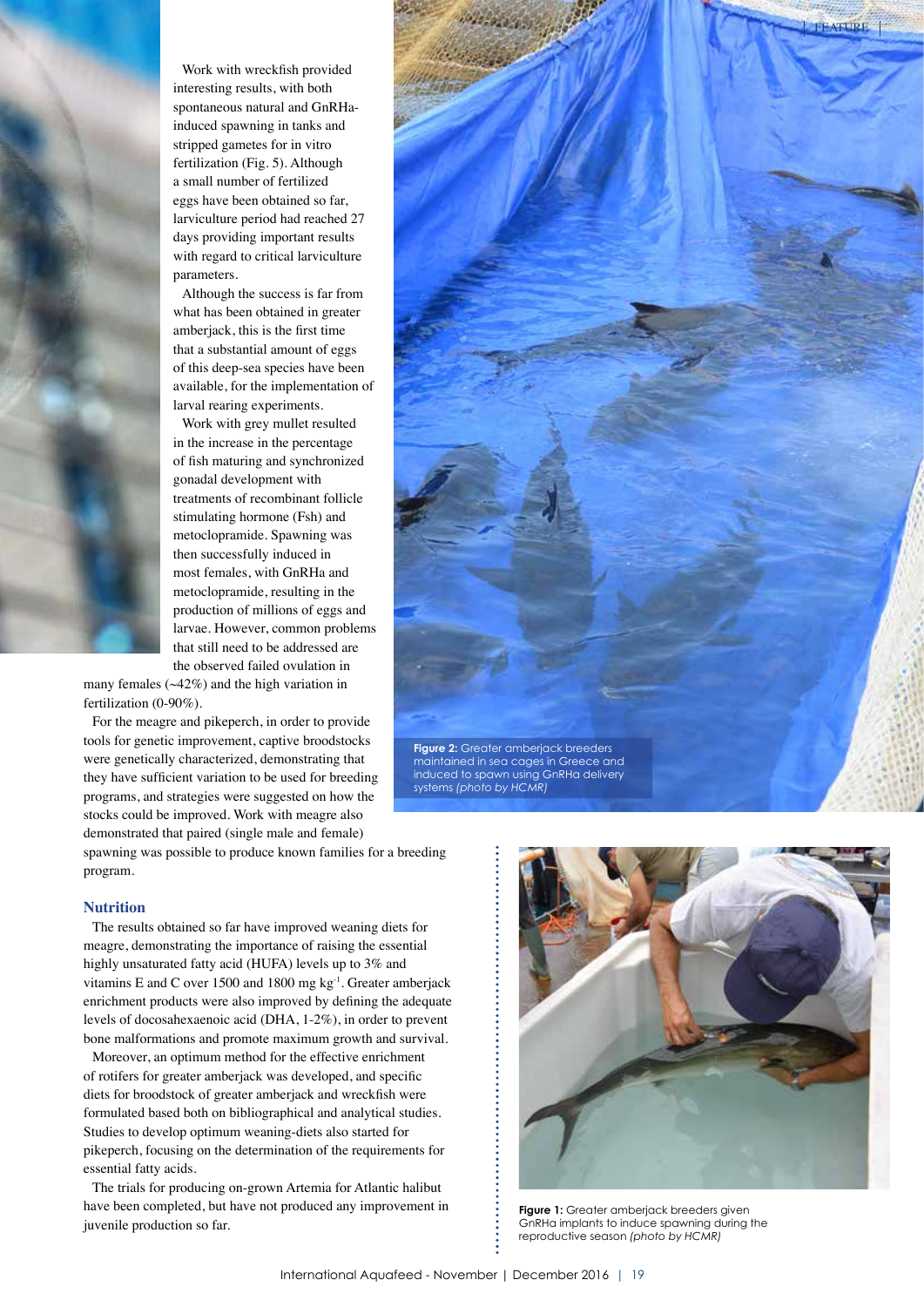

## **Larval husbandry**

Work on meagre showed that larvae can be weaned to artificial diets as early as 10 days post hatching (dph) without compromising nutritional condition and skeletal deformities. However, growth and survival should be considered. Cannibalism could be controlled by increasing the feeding frequency, removing dominant individuals, regular grading and by keeping the larvae in the dark when food is unavailable or in short supply.

In greater amberjack, the larval rearing parameters to be used in the semi-intensive mesocosm method and the intensive method

were established, and large numbers of juveniles have been produced (Figs. 3 and 4) and sent for grow out to selected sea cage sites.

Results until now showed that intensive rearing conditions favour amylase, alkaline protease and pepsin activities in 30 (dph) larvae, while in earlier stages (12 dph) amylase activity was also higher, in contrast to alkaline protease and lipase activities.

In pikeperch, the effects of selected environmental factors (i.e. light intensity, water renewal rate, water flow direction and tank cleaning timing), individually and in combination on larval

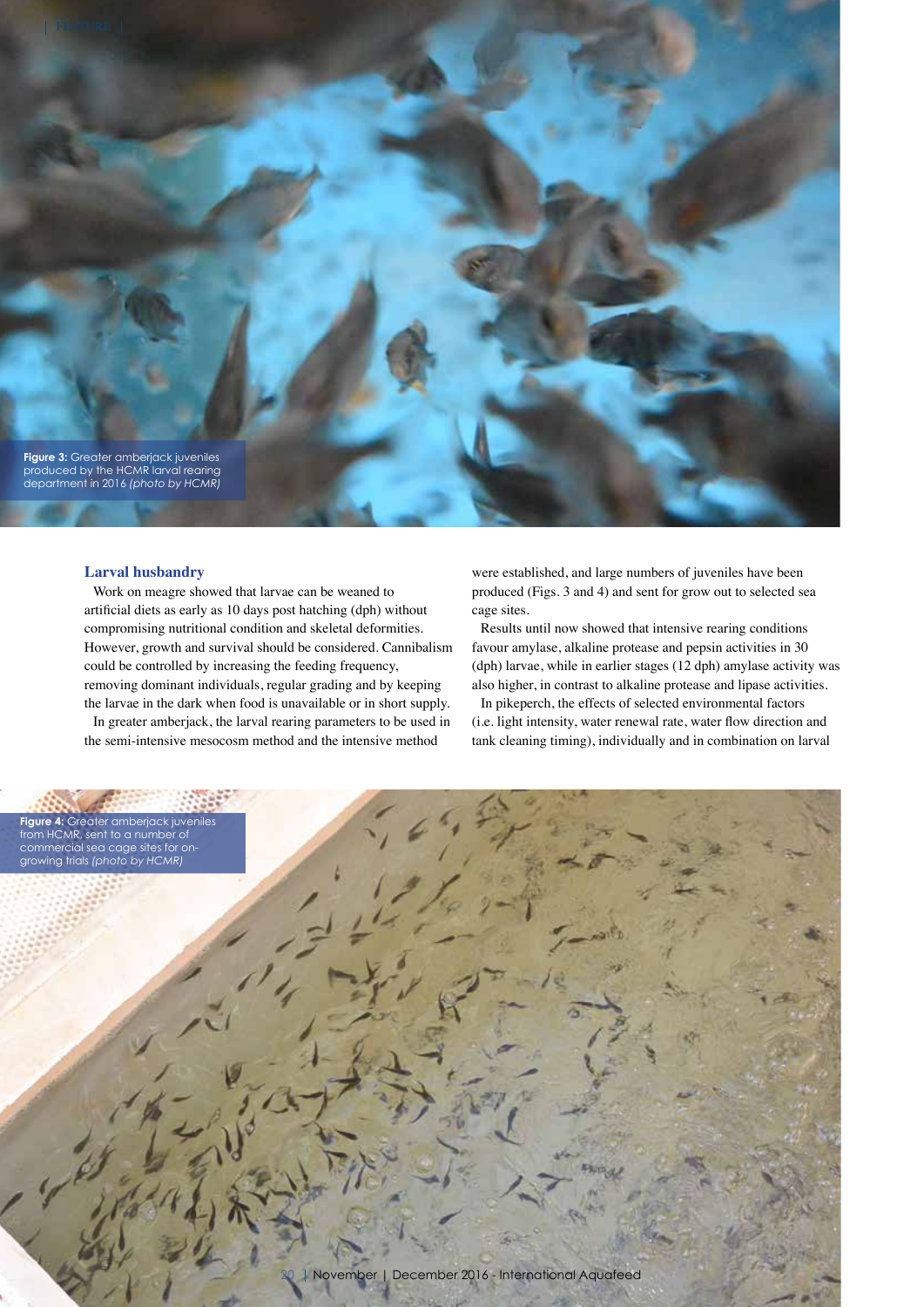

to evaluate reproductive stage of development *(photos by Aquarium A Coruna)*



#### **Figure 6:**

**(Top)** Wreckfish larvae just prior to hatching. (**middle)** 1 dph and **(bottom)** 13 dph during the larval rearing trials at the Aquarium A Coruna, Spain *(photos by Aquarium A Coruna)*



rearing, were examined using a multifactorial design experimental system.

 In Atlantic halibut, a study is presently running to compare the efficacy of RAS and flow through (FT) for larval rearing. Larval mortality was shown to be higher in the RAS system during the first week after hatching.

In wreckfish, the objective was to define optimum conditions for the larval rearing. Although, larval survival was poor, samples of larvae were taken out on days 0, 5 and 10 of life to obtain the fatty acid profile of wreckfish larvae and the first results show that the fatty acid profile has little variation in the first 10 days of life.

Moreover, early embryonic and larval development has been documented (Fig. 6). Although the larval rearing still needs further development, these initial larval rearing efforts are very significant in providing information that will enable us to evaluate the potential of this deep-sea species, for commercial larval rearing.

Concerning grey mullet studies, results revealed that rotifer consumption and larval survival were dependent on algal turbidity in the rearing tanks, but independent of algal type added. Higher survival resulted in higher levels of smaller fish, which reduced average fish weight. Also, growth compensation was observed after grading at 29 dph.

#### **Grow out Husbandry**

The evaluation of feeding behavior of meagre demonstrated that juvenile fish were able to learn and remember specific stimuli related to feeding (Fig. 7). Small fish of 50-100 g body weight responded very quickly to light stimuli (2 days after the start of the experiment), but responded very slowly to mechanical stimuli (air bubbles).

Larger fish (200 g) responded very quickly to both stimuli. The study demonstrated that both air bubbles and light can be used in an industrial setting, as they can be manufactured, implemented and managed easily with existing technologies in sea cages.

For pikeperch, the husbandry studies focused on the on-growing requirements, emphasizing on the effects of (a) environmental parameters, (b) farm conditions, and (c) domestication level and geographical origin on growth, immune and physiological status.

Finally in grey mullet, the first study that has been completed related to the definition of an optimal weaning diet. It was shown that fishmeal (FM) substitution did not affect any of the performance and condition parameters analyzed and that weaning wild grey mullet fry (which are zooplanktivorous) may be conducted using diets with a high level of FM substitution.

In addition, a grow-out study was initiated in Spain and Greece, using wild-caught fry that are reared to harvest size under different environmental conditions and stocking densities, using a common DIVERSIFY formulated grow-out diet.

#### **Fish Health**

In meagre, a first experiment has been made to characterize the ontogeny of the immune response in meagre, with samples collected at various times posthatch. Samples of different tissues from juveniles have been also provided for analysis of immune gene expression. First attempts to develop a challenge model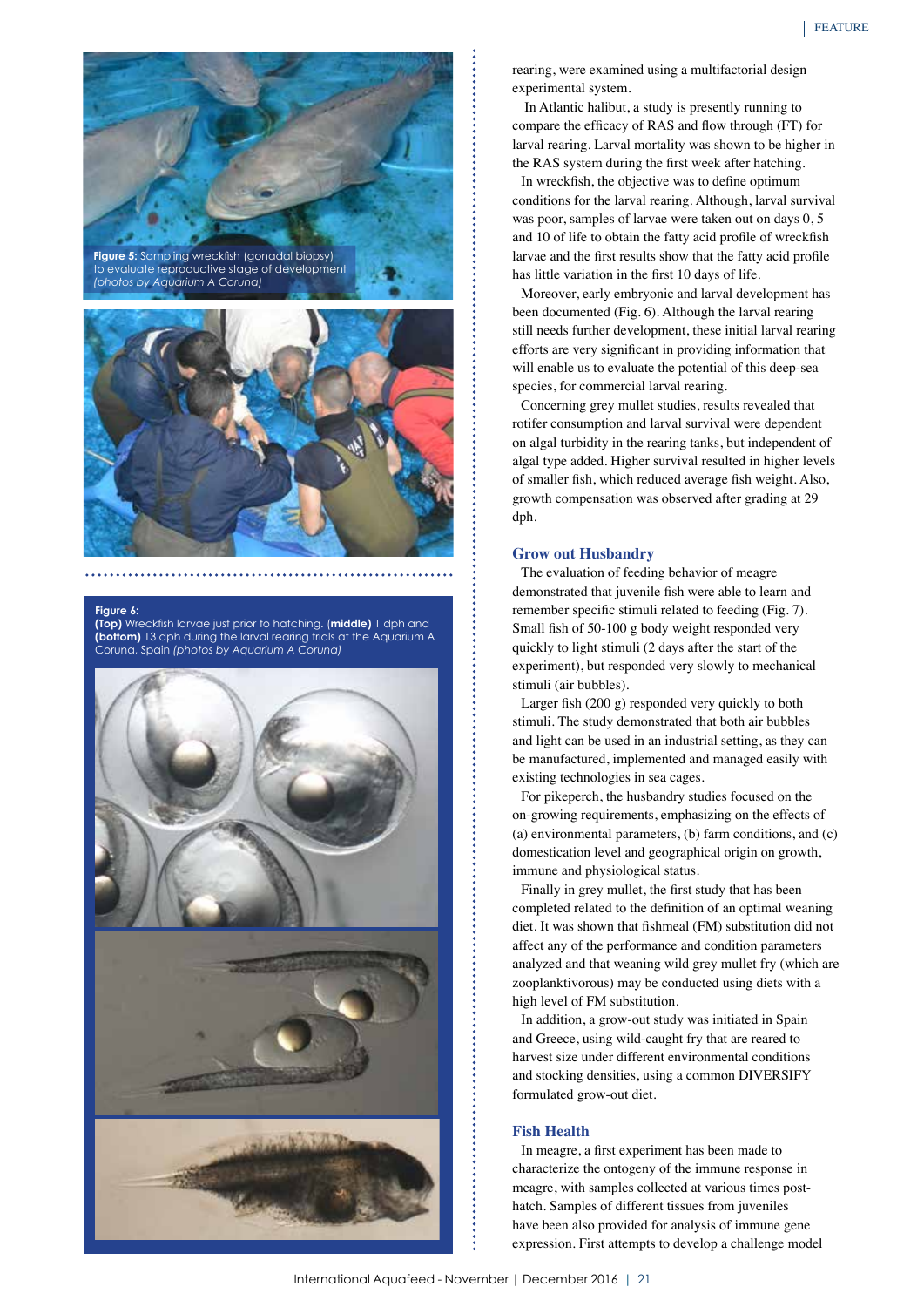

**Figure 7:** Feeding behavior experiments with meagre juveniles. The fish were usually distributed randomly throughout the tank (left), but when a light stimulus was given (center) they gathered around the light source and consumed immediately the feed that was provided from an electric feeder in the same area (right) (photos by HCMR).



have been performed with Photobacterium damselae subsp. piscicida in meagre and greater amberjack.

Efforts have been made to isolate pathogens from cultured meagre and greater amberjack (Fig 8), and several parasite and bacterial species have been isolated and identified (Epitheliocystis in greater amberjack). The monogenean parasite Zeuxapta seriolae was the most prevalent and important parasitic pathogen.

Apart from Zeuxapta seriolae, what has also been identified is the blood fluke Paradeontacylix sp. to be present in greater amberjack reared in Greece (Fig. 8). There is scarce information on the biology of this parasite and almost nothing is known about its life cycle. A passive collector device has been designed and tested as a method to detect and quantify the level of infestation of monogenean parasites in greater amberjack during rearing in tanks.

With regard to Atlantic halibut, production of Viral Neural Necrosis (VNN) capsid protein has been progressing well, and successful expression in E. coli, tobacco plants and Leishmania has been achieved. However, bacterial cells do not glycosylate

the expressed protein, as do higher eukaryotes.

By expressing the capsid protein of nodavirus recombinant in different systems, it should be possible to find out if posttranslational modifications influence antigenicity, thereby affecting its ability to induce protection when used as an antigen in a vaccine.

#### **Socioeconomics**

The macro-environmental context analysis performed has indicated that most EU countries have a policy to increase fish consumption, whilst seafood consumption is increasing in most of them too.

This growth can only be realized at the expense of other protein sources, since the protein market has been stabilized in the last few years. The southern countries eat more fresh whole fish, while northern countries prefer processed fish.

Consumer preferences concerning farmed fish seem to converge to convenience and fresh standardized products, such as fish fillets, portioned meals and processed foods. Industrial buyers in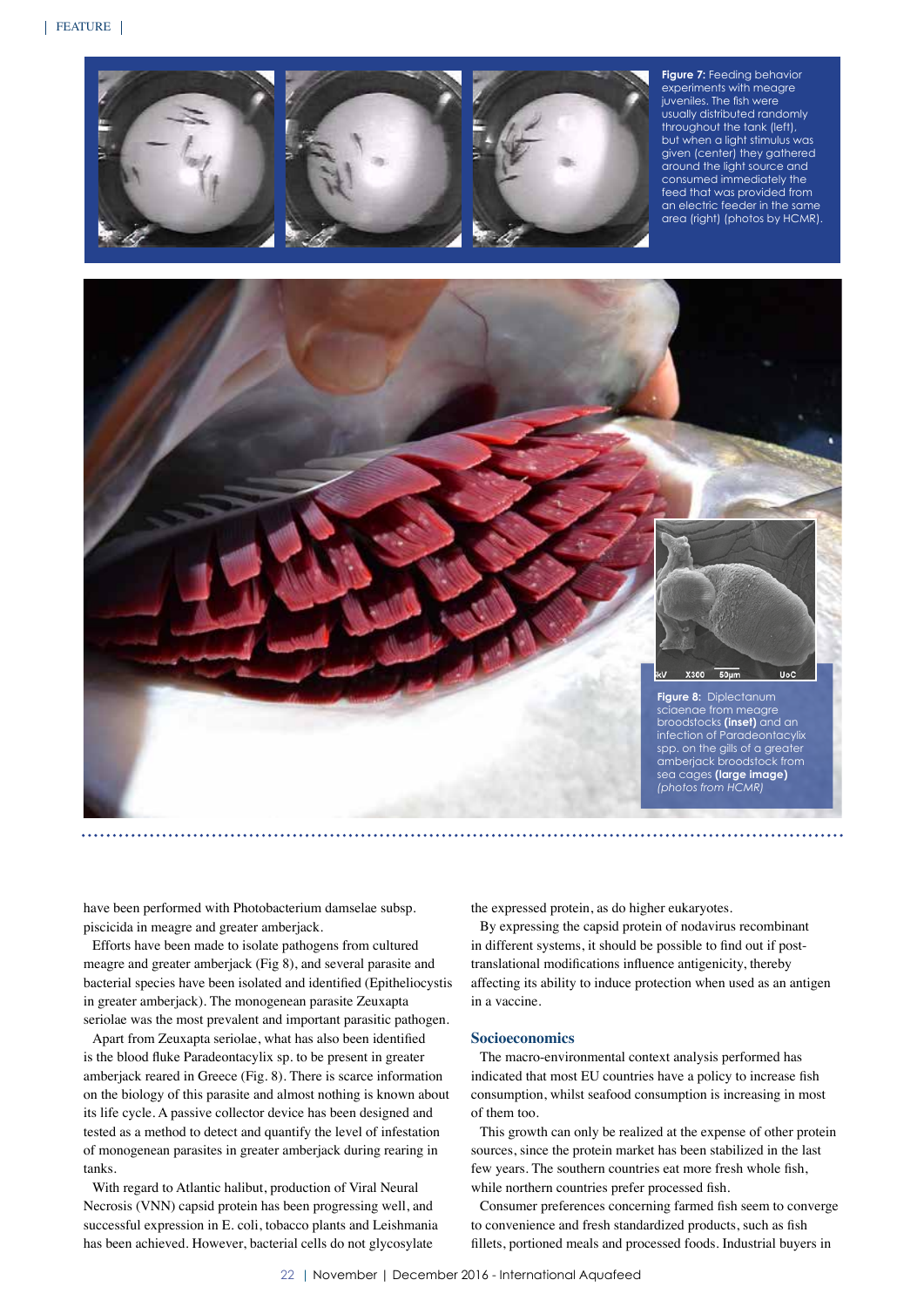



northern EU work closely with their trusted suppliers to develop new products, while the southern EU can be determined as seller markets, meaning that suppliers often initiate new product offerings. In approaching industrial buyers, farmers should be able to provide full information on their entire production process.

The consumer survey identified three consumer segments: (1) involved traditional consumers (29%): who know relatively more about fish and buy traditional fish products; (2) involved innovators (36%): who know relatively more about fish and who have a more open mind to buy new fish products and (3) ambiguous indifferent (35%): who know relatively less about fish and who are less open to buy new fish products.

Based on the first findings, more than one third of the consumers in the five selected countries belong to the segment of 'Involved innovators' and could therefore potentially be open to buy new species.

A total of twelve products have been selected from a pool of 41 concepts for new value added product from DIVERSIFY species, based on their different degree of technological complexity and processing and taking into account the appropriateness for each of the species under study: Intrinsic (sensory properties) and extrinsic characteristics (information provided) of the selected products/concepts were assessed by consumers in five countries including France, Germany, Italy, Spain and UK (Fig 9 and 10).

All the results obtained so far have been presented in scientific conferences, as well as in the annual coordination meetings. The next annual meeting will be held in Barcelona in January 2017 (http://www.diversifyfish.eu/2017-annual-coordination-meetingjan.html)

DIVERSIFY project has received funding from the European Union's Seventh Framework Programme for research, technological development and demonstration (KBBE-2013-07 single stage, GA 603121, DIVERSIFY).



*www.diversifyfish.eu*

International Aquafeed - November | December 2016 | 23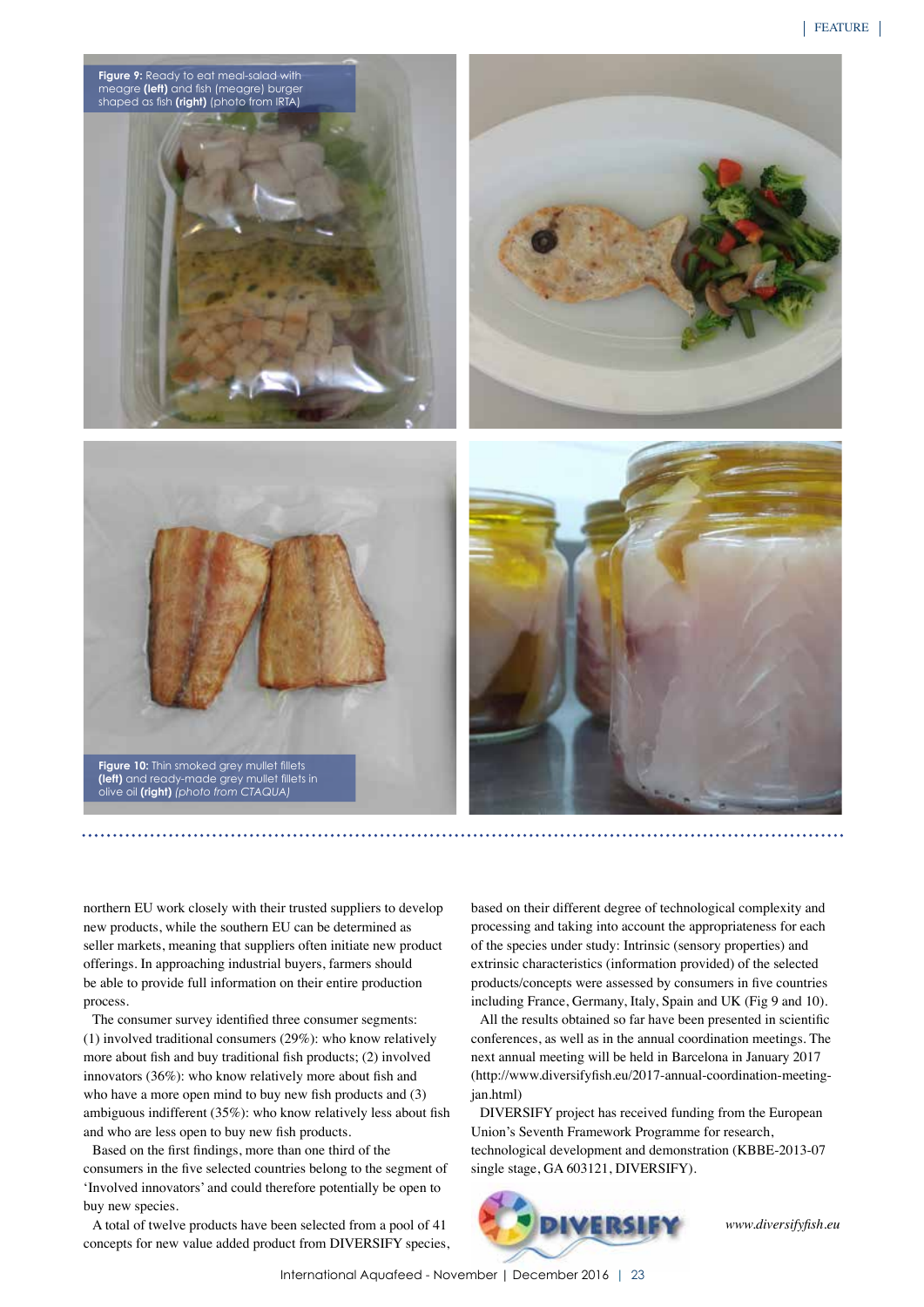# DIVERSIFY **NEW AQUACULTURE SPECIES Consumers' perception of new fish**

**products** by L. Guerrero<sup>1</sup> , O. Lazo<sup>1</sup>, R. Bou<sup>1</sup>, R. Robles<sup>2</sup> A. Claret<sup>1</sup> 1 IRTA-Food Technology Centre, Finca Camps i Armet, 17121 Monells (Girona) Spain 2 CTAQUA, Muelle Comercial S/N, 11500 El Puerto de Santa María (Cádiz) Spain

onsumers are the last step in the<br>production chain and those who<br>ultimately decide on the success<br>failure of a new product launche<br>the market. It is therefore essenti<br>to understand the factors affectir<br>consumer behaviour a production chain and those who ultimately decide on the success or failure of a new product launched into the market. It is therefore essential to understand the factors affecting consumer behaviour and the key aspects driving decision-making and product purchasing.

Sensory properties have been identified as one of the main determinants of food selection and consumption. However, sensory perception per se might be strongly affected by other aspects such as individual characteristics (e.g. attitudes or expectations) and environmental factors (context, origin, brand name, price, etc.). In the same vein, expected quality seems to be one of the most important factors in consumers' intention to purchase food.

It is evident that quality cues are used to infer expected fish quality attributes at the point of sale. These cues can be grouped into intrinsic (colour, odour, eyes shape, brightness) and extrinsic (price, origin, quality labels), and their role in developing expectations depends on the type of fish or fish products and on the context (circumstances in which the product and individuals will interact) in which the product will be used or consumed.

In addition, it is worth making a clear distinction between experiential quality attributes such as convenience, freshness or sensory characteristics that will be experienced and ascertained at the time of consumption, and credence quality attributes, such as healthiness or naturalness, that cannot be experienced directly even after frequent consumption. Both quality attribute types can generate individual expectations, but only quality attributes experienced directly can be assessed, confirmed or disconfirmed.

To enhance consumer perception (both expected and experienced) of fish and fish products, additional information provided at the point of purchase through communication (i.e. on the product label/package), may play an important role in reducing uncertainty in the formation of quality expectations. In fact, detailed information seems to be one of the most effective ways to facilitate more appropriate expectations and to improve enjoyment.

In the framework of the DIVERSIFY project, twelve products

from new aquaculture fish species have been developed and tested from a technological, physical/chemical, microbiological and sensory perspective:

- (1) Frozen fish fillets (meagre, Argyrosomus regius) with different recipes,
- (2) Fish (meagre) burgers shaped as fish,
- (3) Ready to eat meal salad with fish (meagre),

 $(A^c)$ 

- (4) Fresh fish fillet (pikeperch, Sanders lucioperca) with different "healthy" seasoning and marinades,
- (5) Ready-made fish (pikeperch) tartar with additional soy sauce,
- (6) Fish (pikeperch) spreads/pâté,
- (7) Thin smoked fillets (grey mullet, Mugil cephalus),
- (8) Ready-made fish fillets (grey mullet) in olive oil,
- (9) Fresh fish fillet (grey mullet) with different "healthy" seasoning and marinades,
- (10) Frozen fish fillet (greater amberjack, Seriola dumerili) that is seasoned or marinated,
- (11) Ready-made fish (greater amberjack) tartar with additional soy sauce

(12) Fresh fish steak (greater amberjack) for grilling in the pan. These products were selected from a pool of 41 concepts based on their different degree of technological complexity and processing and taking into account the appropriateness for each of the species under study.

Intrinsic (sensory properties) and extrinsic characteristics (information provided) of the selected products/concepts were assessed by consumers in five countries (France, Germany, Italy, Spain and UK), thus focusing on both experiential and credence quality attributes. One hundred participants were recruited in each of the five selected countries according to the following criteria: regular fish consumers (farmed and wild), evenly distributed by age and gender and without any food allergy or food intolerance. Purchase probability (willingness to buy) was also evaluated in order to estimate those aspects having a major impact on the individuals' buying intention.

Whilst extrinsic properties were evaluated for the twelve developed new products, for practical reasons intrinsic attributes were only assessed for 6 of them ((2) Fish burgers shaped as fish, (3) Ready to eat meal - salad with fish  $-$ , (6) Fish spreads/pâté, (7) Thin smoked fillets, (8) Ready-made fish fillets in olive oil and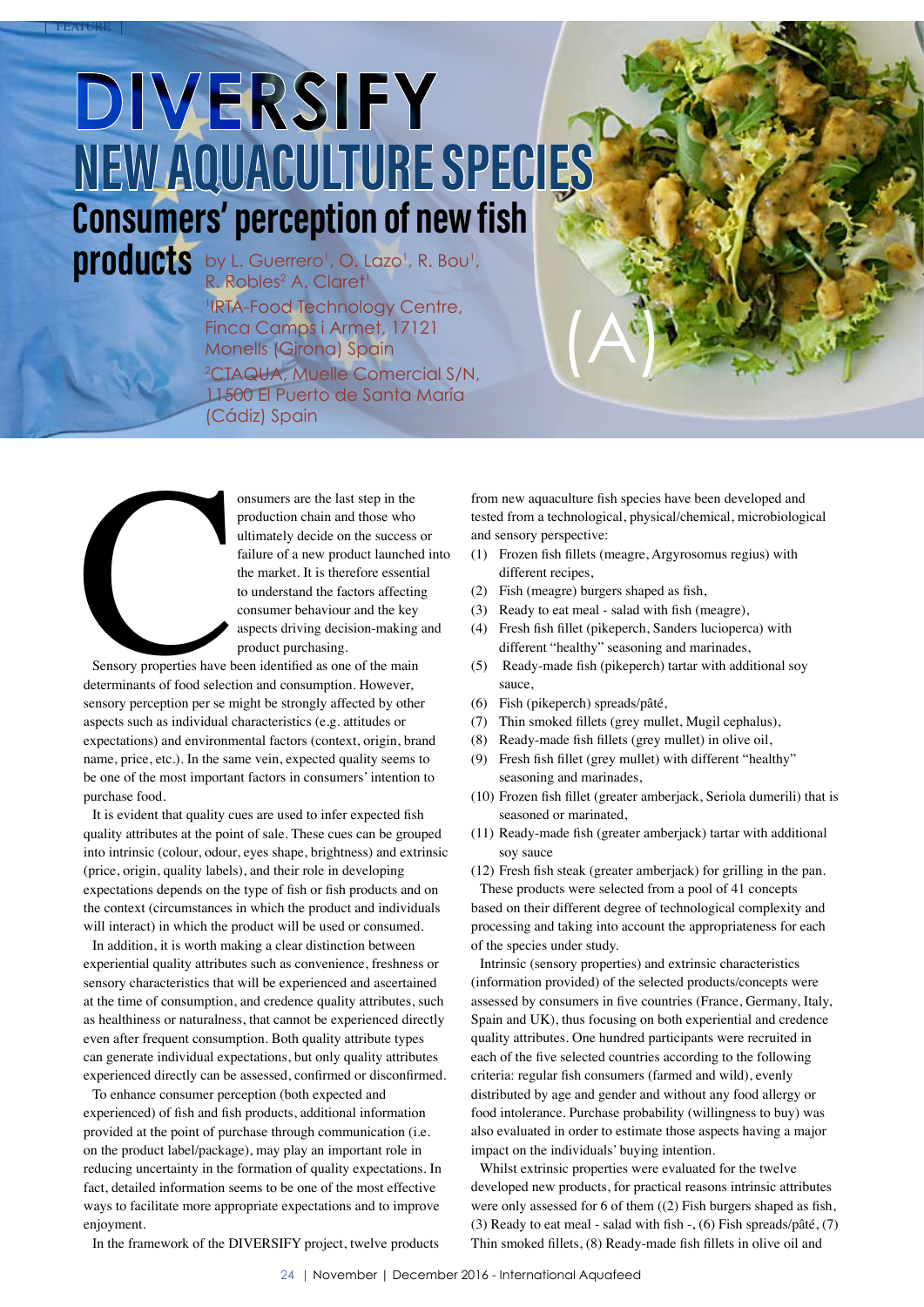Probably, products having a higher degree of processing would be more appropriate for consumers who do not like fish because of its taste, presence of bones, odour, etc. In these cases, the existence of different processed alternatives could be a good solution for those individuals looking for a more convenient and less "fishy" product. In general, and despite of the lower expected liking for the processed products all of them were perceived positively.

Hamburger and fish

(12) Fresh fish steak for grilling in the pan). Figure 1 shows two of the selected products for tasting.

Products with a lower degree of processing were those who generated higher expected acceptance. Consumers involved in the present study were selected based on their regular consumption of fish (wild or farmed). This recruitment procedure could explain the higher preference for those products having the genuine sensory properties of fish, without any interference.

pâté were the two products that were worst perceived regarding the presence of additives and naturalness. Grilled fillet was in all cases the best-perceived product in agreement with its higher expected acceptance. The most important parameter affecting liking expectations was the expected taste of the product.

Health, nutritional and well-being related issues were relevant as well in order to increase individuals' expectations, but to a lower extent. These findings seem to indicate that, in general,